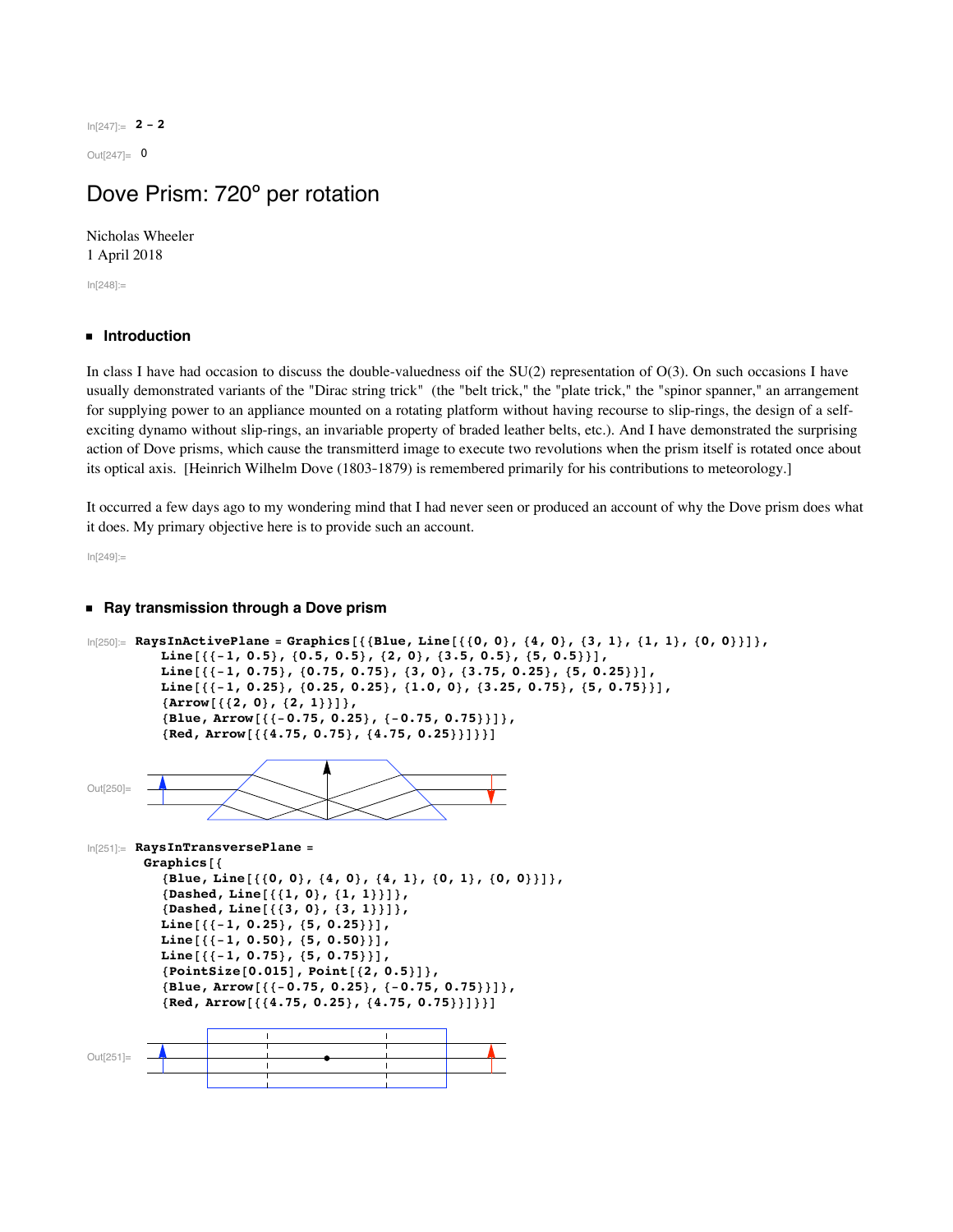Let the Blue Arrow represent the image presented to the prism, and the Red Arrow the image perceived by the downstream viewer.

In the following figure the black arrow indicates the orientation of the prism. The blue dot  $\bullet$  refers to a point on the imaged presented to the prism, the red dot  $\bullet$  refers to its transmitted location:



#### **ü The effect of axial rotation of the prism**

Let the unit vector

$$
\ln[253] := \mathbf{z} \left[ \alpha \right] := \begin{pmatrix} \cos \left[ \frac{\pi}{2} + \alpha \right] \\ \sin \left[ \frac{\pi}{2} + \alpha \right] \end{pmatrix}
$$

describe the orientation of the prism. At  $\alpha = 0$  the z-vector coincides with the z-axis, and  $\alpha$  measures counterclockwise rotation away from th z-axis.

In[254]:= **@0D êê MatrixForm**

```
Out[254]//MatrixForm=
                   \overline{0}\mathbf 1
```
The matrix

 $\text{In}[255]: = \mathbb{Z}[\alpha] : \text{= } \mathbb{Z}[\alpha] \cdot \text{Transpose}[z[\alpha]]$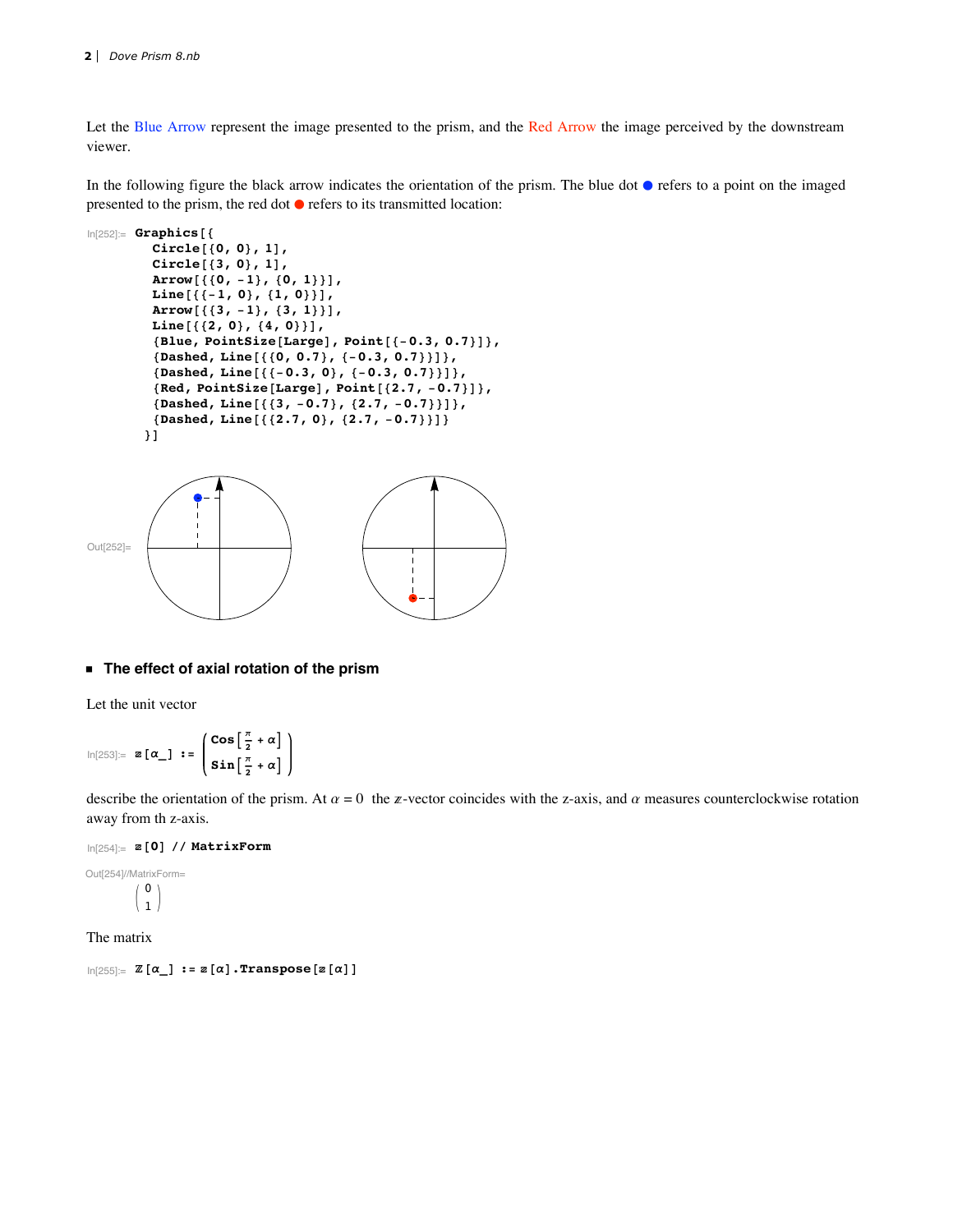```
In[256]:= @aD êê Simplify êê MatrixForm
       Eigenvalues [Z[\alpha]]
```
Out[256]//MatrixForm=

 $\sin[\alpha]^2$  -Cos $[\alpha]$  Sin $[\alpha]$  $\big\vert$  -Cos[ $\alpha$ ] Sin[ $\alpha$ ] Cos[ $\alpha$ ]<sup>2</sup>

Out<br>[257]=  ${1, 0}$ 

 $\ln[258] = \mathbb{Z} [\alpha] \cdot \mathbb{Z} [\alpha] = \mathbb{Z} [\alpha] / \sinh(\theta)$ 

Out[258]= True

projects onto **z** [**a**] and

```
\ln[259] := \mathbb{I} = \begin{pmatrix} 1 & 0 \\ 0 & 1 \end{pmatrix}\mathbb{N}\left[\alpha_{\_}\right] := \mathbb{I} - \mathbb{Z}\left[\alpha\right]@aD êê Simplify êê MatrixForm
              \texttt{Eigenvalues}[\mathbb{N}[\alpha]]\mathbb{N}[\alpha].\mathbb{Z}[\alpha] // Simplify // MatrixForm
Out[261]//MatrixForm=
                      \cos[\alpha]^2 Cos[\alpha] Sin[\alpha]\begin{bmatrix} \cos[\alpha] & \sin[\alpha] \end{bmatrix} Sin[\alpha]^2Out[262] = {1, 0}Out[263]//MatrixForm=
               \sqrt{0}\langle 0 \rangle
```
projects onto the ray normal to  $z[\alpha]$ .

Let

```
\ln[264] := s = \begin{pmatrix} 0 \\ 1 \end{pmatrix};
```
be a source vector presented to the prism. The perceived output will then be

```
\ln[265] := \mathbb{D}[\alpha_1] := \mathbb{N}[\alpha] \cdot \mathbb{s} - \mathbb{Z}[\alpha] \cdot \mathbb{s}
```
which in terms of

```
\ln[266] := \mathbb{Q} [\alpha_1 : \mathbb{R} \times \mathbb{R}^d] \leq \mathbb{R} [\alpha]Simplify@@aDD êê Simplify êê MatrixForm
Out[267]//MatrixForm=
            \sqrt{ \cos (2\alpha)} \sin [2\alpha]\sin 2 \alpha -Cos2 \alpha
```
NOTE: In the previously distributed version of this notebook I used an old version of that command, which produced a matrix missing the 2s, which are the point of the story.

~which is a **double-angle rotation matrix**

```
In[268]:= @aD.Transpose@@aDD êê Simplify êê MatrixForm
```
Out[268]//MatrixForm=

 $(1 0)$  $\begin{pmatrix} 0 & 1 \end{pmatrix}$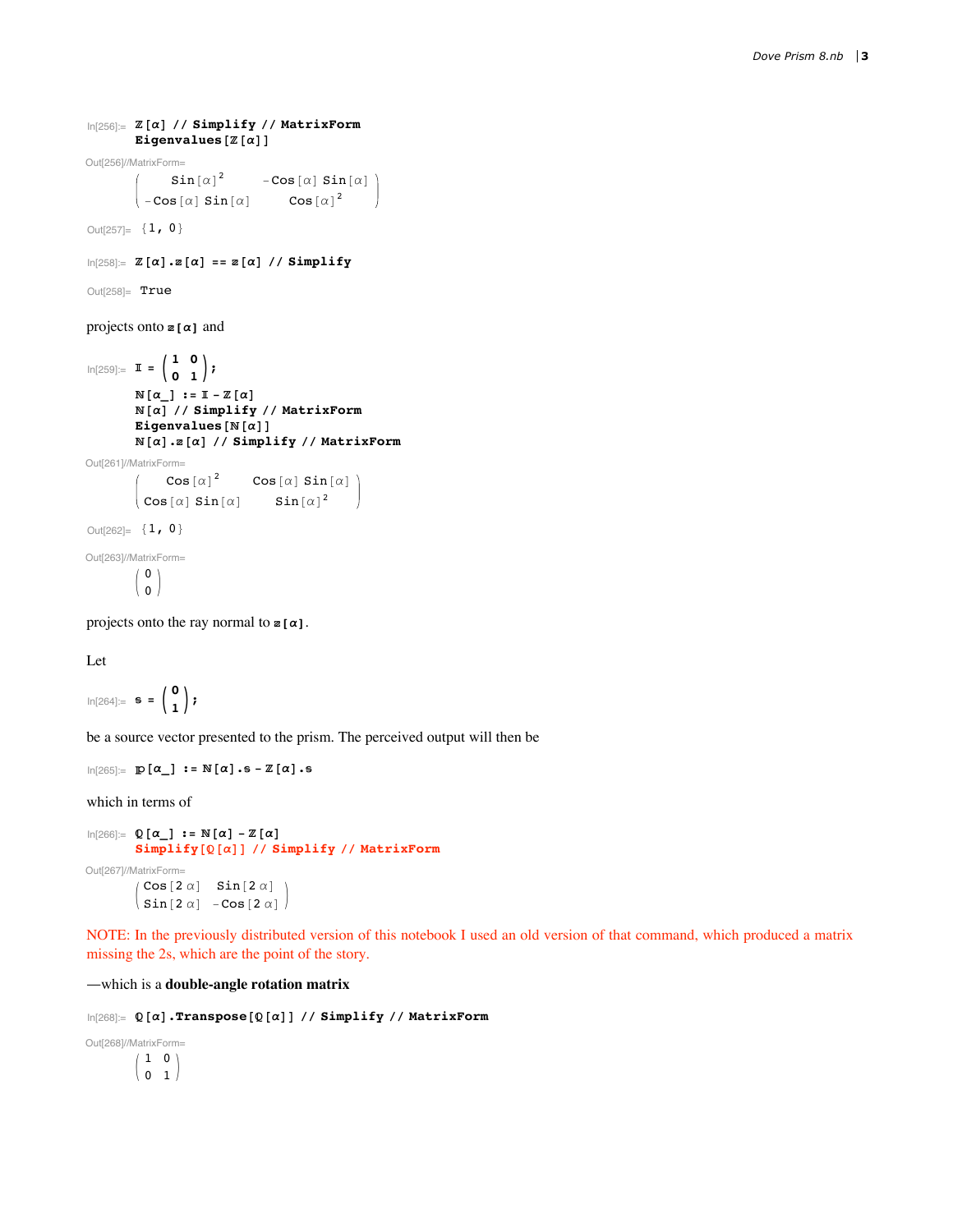becomes

In[269]:= **@aD. êê Simplify êê MatrixForm**

Out[269]//MatrixForm=

 $Sin[2 \alpha]$  $\vert$  – Cos [2  $\alpha$ ]

 $\ln[270] :=$  **Manipulate Graphics**  $\begin{bmatrix} \end{bmatrix}$ 

Line 
$$
\left[ \left\{ \sqrt{2} \cos \left[ \frac{\pi}{4} + \alpha \right], \sqrt{2} \sin \left[ \pi / 4 + \alpha \right] \right\}, \sqrt{2} \cos \left[ \frac{\pi}{4} + \frac{\pi}{2} + \alpha \right], \sqrt{2} \sin \left[ \frac{\pi}{4} + \frac{\pi}{2} + \alpha \right] \right\},\sqrt{2} \cos \left[ \frac{\pi}{4} + 2 \frac{\pi}{2} + \alpha \right], \sqrt{2} \sin \left[ \frac{\pi}{4} + 2 \frac{\pi}{2} + \alpha \right] \right\},\sqrt{2} \cos \left[ \frac{\pi}{4} + 3 \frac{\pi}{2} + \alpha \right], \sqrt{2} \sin \left[ \frac{\pi}{4} + 3 \frac{\pi}{2} + \alpha \right] \right\},\sqrt{2} \cos \left[ \frac{\pi}{4} + 3 \frac{\pi}{2} + \alpha \right], \sqrt{2} \sin \left[ \frac{\pi}{4} + 3 \frac{\pi}{2} + \alpha \right] \right\},\sqrt{2} \sin \left[ \frac{\pi}{4} + 4 \frac{\pi}{2} + \alpha \right] \right\} \right],\sqrt{2} \sin \left[ \frac{\pi}{4} + 4 \frac{\pi}{2} + \alpha \right] \right\} \right],\sqrt{2} \sin \left[ \left[ \frac{\pi}{4} + 4 \frac{\pi}{2} + \alpha \right] \right\} \right],\sqrt{2} \sin \left[ \left[ \frac{\pi}{4} + 4 \frac{\pi}{2} + \alpha \right] \right\} \right],\sqrt{2} \sin \left[ \left[ \left[ \frac{\pi}{4} + 2 \frac{\pi}{2} + \alpha \right] \right] \right\} \right],\sqrt{2} \sin \left[ \left[ \left[ \left[ \left[ \frac{\pi}{4} + 2 \frac{\pi}{2} + \alpha \right] \right] \right] \right\} \right],\sqrt{2} \sin \left[ \left[ \left[ \left[ \left[ \left[ \left[ \frac{\pi}{4} + 2 \frac{\pi}{2} + \alpha \right] \right] \right] \right] \right\} \right],\sqrt{2} \sin \left[ \left[ \left[ \left[ \left[ \left[ \left[ \left[ 0, 0 \right] \right] \right] \right] \right] \right] \right\} \sin \left[ \left[ \left[ \left[ \left[ \left[ 0, 0 \right] \right
$$

 ${Blue, Arrow[{(0, 0)}, 0.75$  **Flatten**[s]}]},  ${Red, Arrow[ { (0, 0), 0.75 Flatten[ $\mathbb{Q}[a].s$  ] } },$  $\text{Circle}[\{0, 0\}, 0.75]\}$ ,  $\{\alpha, 0, 2\pi\}$ 



The graphic demonstrates that a 360º rotation of the prism about its optical axis causes the red image of the fixed blue source executes a 720º excursion. Below is another demonstration of that same fact: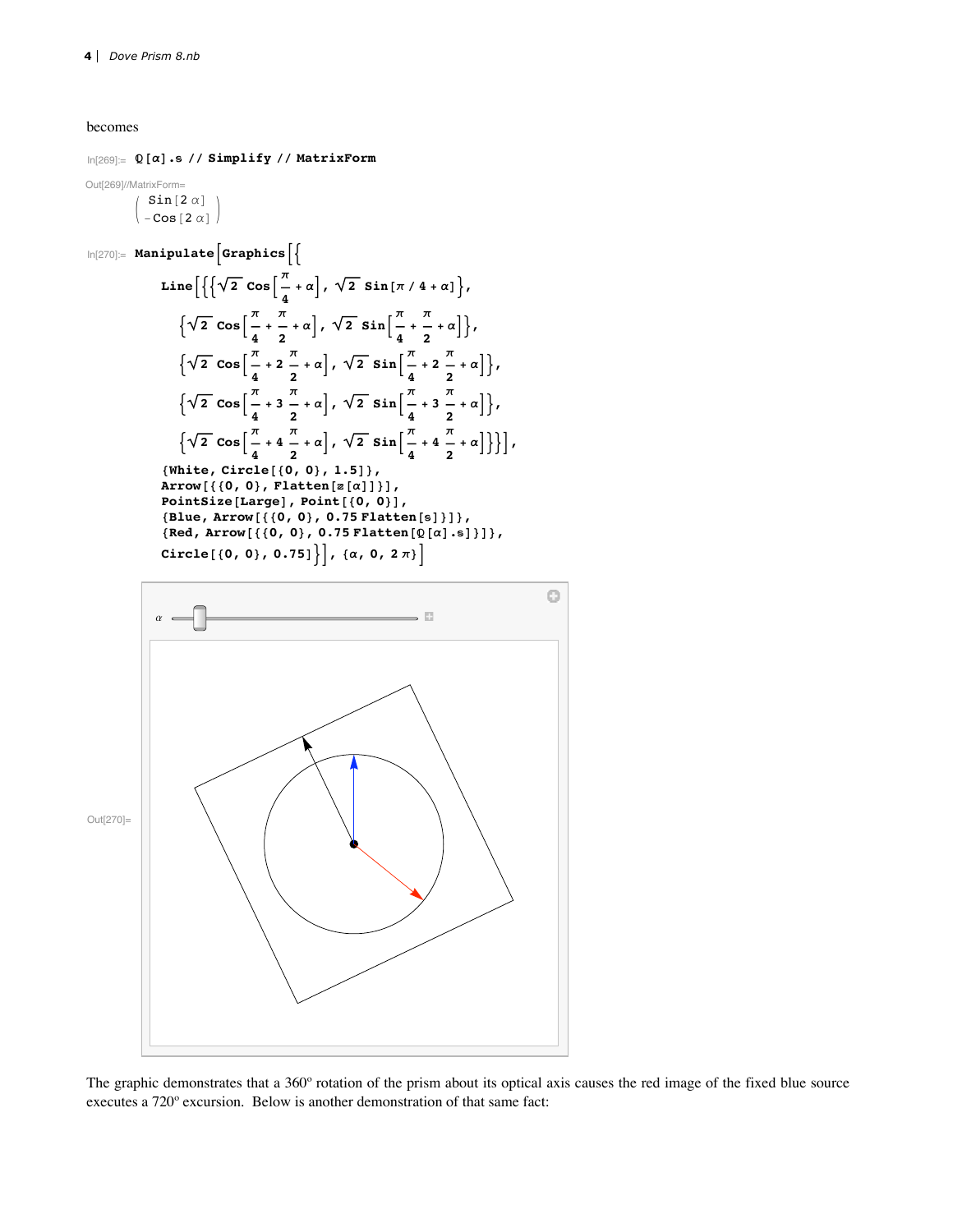**REMARK**: Here I have animated what in both previous versions of this notebook was a static figure. If you open the controls then each click on the + button advances the black circle by  $\pi/8$  = one sixteenth of a complete cycle.

```
In[271]:= ManipulateB
```

```
ParametricPlot\left[\left\{\left\{-0.95\sin\left[\alpha\right],\ 0.95\cos\left[\alpha\right]\right\},\ \left\{-\sin\left[\pi+2\,\alpha\right]\,\left(1+\frac{\alpha}{80}\right),\ \cos\left[\pi+2\,\alpha\right]\,\left(1+\frac{\alpha}{80}\right)\right\}\right\},\{(\alpha, 0, \beta), \text{PlotRange} \rightarrow \{(-1.15, 1.15), (-1.15, 1.15)\},\}\texttt{PlotStyle} \rightarrow \{\{\texttt{Thick, Black}\},\ \{\texttt{Thick, Red}\}\}\Big],\ \{\beta,\ -.01,\ 2\,\pi,\ \pi\,/\,8\}\Big]
```


In[272]:=

# **ü How does a Dove prism affect the polarization of a transmitted beam?**

The question is a natural one, and the answer (submit keywords "dove prism polarization" to Google) appears to be not at all obvious or easy to obtain, surprising (transmission rotates the image, but not~or only relatively slightly~the polarization), and to have a number of significant applications.

#### **ü Rotational transformation of a spinor**

From the (obviously traceless) antisymmetric matrix

$$
\ln[273] := \mathbb{A} = \alpha \left( \begin{array}{cc} 0 & -1 \\ 1 & 0 \end{array} \right);
$$

generate the rotation matrix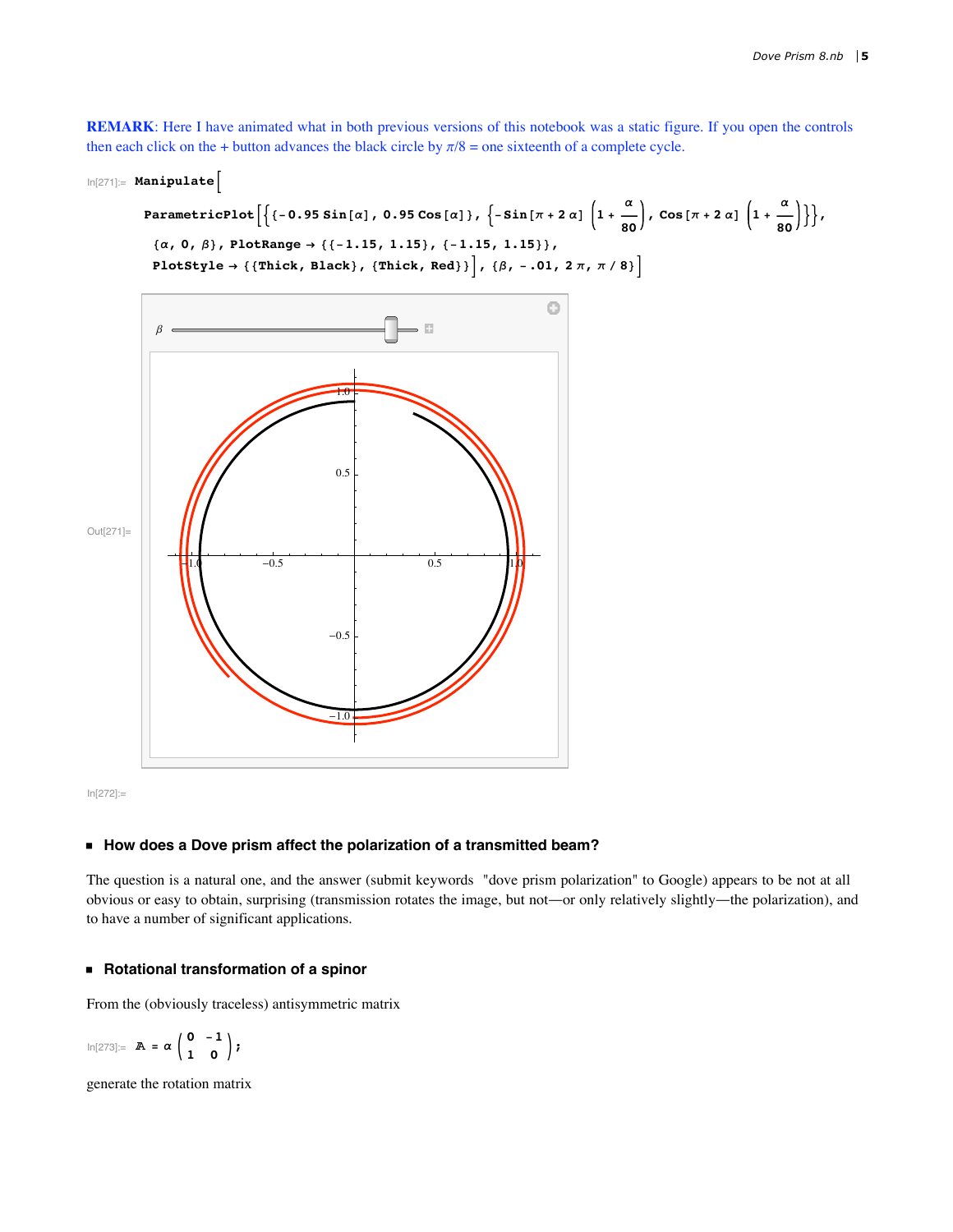```
\ln[274] := \mathbb{R} [\alpha_1] := \text{MatrixExp}[A]\mathbb{R}[\alpha] // MatrixForm
```
Out[275]//MatrixForm=  $|Cos[\alpha] -Sin[\alpha]|$  $\langle$  Sin[ $\alpha$ ]  $\cos[\alpha]$ 

which acts upon the 2-vector

 $\ln[276] := \mathbf{x} = \begin{pmatrix} \mathbf{x}_1 \\ \mathbf{x}_2 \end{pmatrix}$ ;

to produce

 $\ln[277] :=$  **R**  $\alpha$   $\cdot$  **x** 

```
Out[277]= \{ \text{Cos}[\alpha] x_1 - \text{Sin}[\alpha] x_2 \}, \{ \text{Sin}[\alpha] x_1 + \text{Cos}[\alpha] x_2 \} \}
```
 $\ln[278]:=\;\mathbf{y}\left[\alpha_{\_}\right]:=\;\left\{\;\left\{\texttt{Cos}\left[\alpha\right]\; \mathbf{x}_{1}-\texttt{Sin}\left[\alpha\right]\; \mathbf{x}_{2}\right\},\;\;\left\{\texttt{Sin}\left[\alpha\right]\; \mathbf{x}_{1}+\texttt{Cos}\left[\alpha\right]\; \mathbf{x}_{2}\right\}\right\}$ **@aD êê MatrixForm**

Out[279]//MatrixForm=

```
\begin{pmatrix} \cos[\alpha] & x_1 - \sin[\alpha] & x_2 \\ \sin[\alpha] & \cos[\alpha] & \cos[\alpha] \end{pmatrix}\sin[\alpha] x<sub>1</sub> + Cos[\alpha] x<sub>2</sub>
```
the elements of which we denote

```
\ln[280] := \mathbf{y}_1 [\alpha_1] := \text{Cos}[\alpha] \mathbf{x}_1 - \text{Sin}[\alpha] \mathbf{x}_2y_2[\alpha] := \sin[\alpha] x_1 + \cos[\alpha] x_2
```
In[282]:=

Now write

 $\ln[283] := \mathbb{I} = \begin{pmatrix} 1 & 0 \\ 0 & 1 \end{pmatrix}$ 

from the traceless antihermitian matrix

 $\ln[284] :=$   $\mathbf{i} \alpha$  **PauliMatrix** [3]

```
Out[284] = {\{\text{if } \alpha, 0\}, {0, -\text{if } \alpha\}}
```

```
In[285] := \mathbb{G}[\alpha_1] := \{ \{ \mathbf{i} \alpha, 0 \}, \{ 0, -\mathbf{i} \alpha \} \}
```
generate the unitary matrix

```
In [286] := MatrixExp [G [\alpha] ]
```

```
Out[286] = \{\{e^{\mathrm{i} \alpha}, 0\}, \{0, e^{-\mathrm{i} \alpha}\}\}\
```

```
\text{In} [287]:=\ \mathbb{U} \left[ \alpha \ \  \right] \ := \ \left\{ \left\{ \ \mathrm{e}^{\mathbbm{i} \ \alpha} \ , \ 0 \right\} \ , \ \left\{ \  \  \, \mathrm{e}^{-\mathbbm{i} \ \alpha} \right\} \right\}@aD êê MatrixForm
```
Out[288]//MatrixForm=

$$
\begin{array}{cc}e^{\text{i}\;\alpha} & 0 \\ 0 & e^{-\text{i}\;\alpha}\end{array}\Bigg)
$$

and note in passing that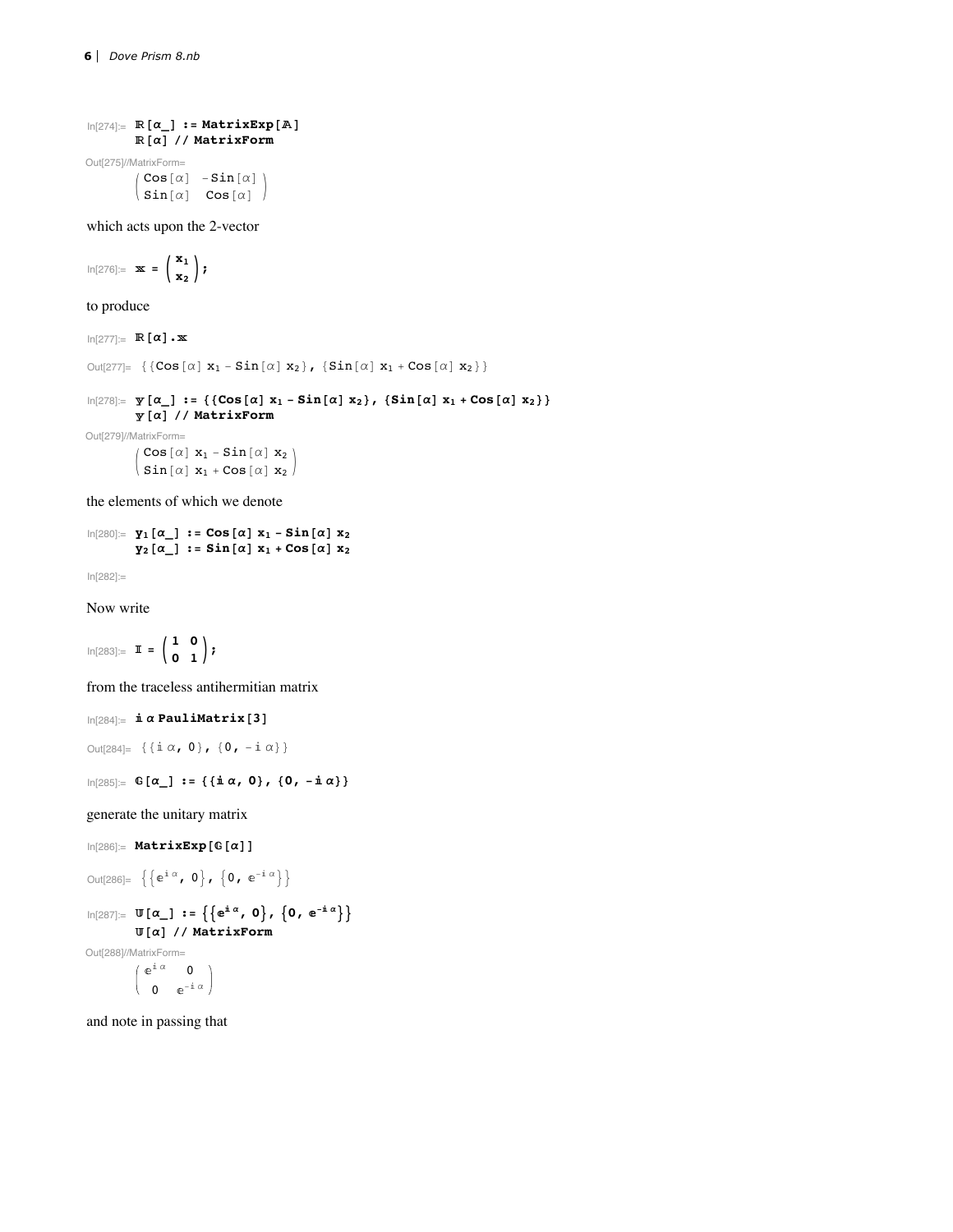```
In[289]:= @0D ã 
            \mathbb{U}[\pi] = -\mathbb{I}\Pi [2 \pi] = \mathbb{I}\text{Inverse}[\mathbb{U}[\alpha]] == \mathbb{U}[-\alpha]Out[289]= True
Out[290]= True
```
From the elements of  $x$  construct the Hermitian matrix (2nd-rank spinor)

```
\ln[293] := X = x_1 PauliMatrix [1] + x_2 PauliMatrix [2];
        êê MatrixForm
```
Out[294]//MatrixForm=

Out[291]= True Out[292]= True

> $\begin{pmatrix} 0 & x_1 - i & x_2 \\ i_1 + i & x_2 & 0 \end{pmatrix}$  $x_1 + i x_2$

and look finally to its transform

 $\ln[295]$ := Inverse[U[ $\alpha$ ]].X.U[ $\alpha$ ] // ComplexExpand

```
Out[295]= \{0, \cos[2\alpha] x_1 - \sin[2\alpha] x_2 + i (-\sin[2\alpha] x_1 - \cos[2\alpha] x_2)\},\{Cos[2 \alpha] x_1 - Sin[2 \alpha] x_2 + i (Sin[2 \alpha] x_1 + Cos[2 \alpha] x_2), 0\}
```
 $\ln[296] = \mathbb{Y} [\alpha_>] := \{ \{0, \cos[2\alpha] x_1 - \sin[2\alpha] x_2 + \mathbb{i} (-\sin[2\alpha] x_1 - \cos[2\alpha] x_2) \},$  $\{ \texttt{Cos}\ [\ 2\ \alpha\ ]\ x_1 - \texttt{Sin}\ [\ 2\ \alpha\ ]\ x_2 + \dot{\texttt{n}}\ \{\texttt{Sin}\ [\ 2\ \alpha\ ]\ x_1 + \texttt{Cos}\ [\ 2\ \alpha\ ]\ x_2)$ , 0} }

which, we observe, can be described (compare the description of  $X$ )

```
\ln[297] = \mathbb{Y}[\alpha] = \mathbb{Y}_1[2\alpha] PauliMatrix[1] + \mathbb{Y}_2[2\alpha] PauliMatrix[2] // Simplify
```
Out[297]= True

So the coordinates of  $\mathbb{Y}[\alpha]$  rotate, but at twice the rate of the coordinates of  $\mathbb{Y}[\alpha]$ , just as the transmittd image rotates at twice the rate of the Dove prism itself.

Here follow some relevant obserfvations

```
In[298]:= @0D ã 
          \mathbb{Y}[0] = \mathbb{X}Out[298]= True
Out[299]= True
In[300]:= @p ê 2D
          \Psi [\pi / 2] = -XOut[300]=\{(-\mathbf{X}_2), (\mathbf{X}_1)\}Out[301]= True
\ln[302] := \mathbf{y} [\pi] = -\mathbf{x}\Psi [\pi] = \mathbb{X}Out[302]= True
Out[303]= True
```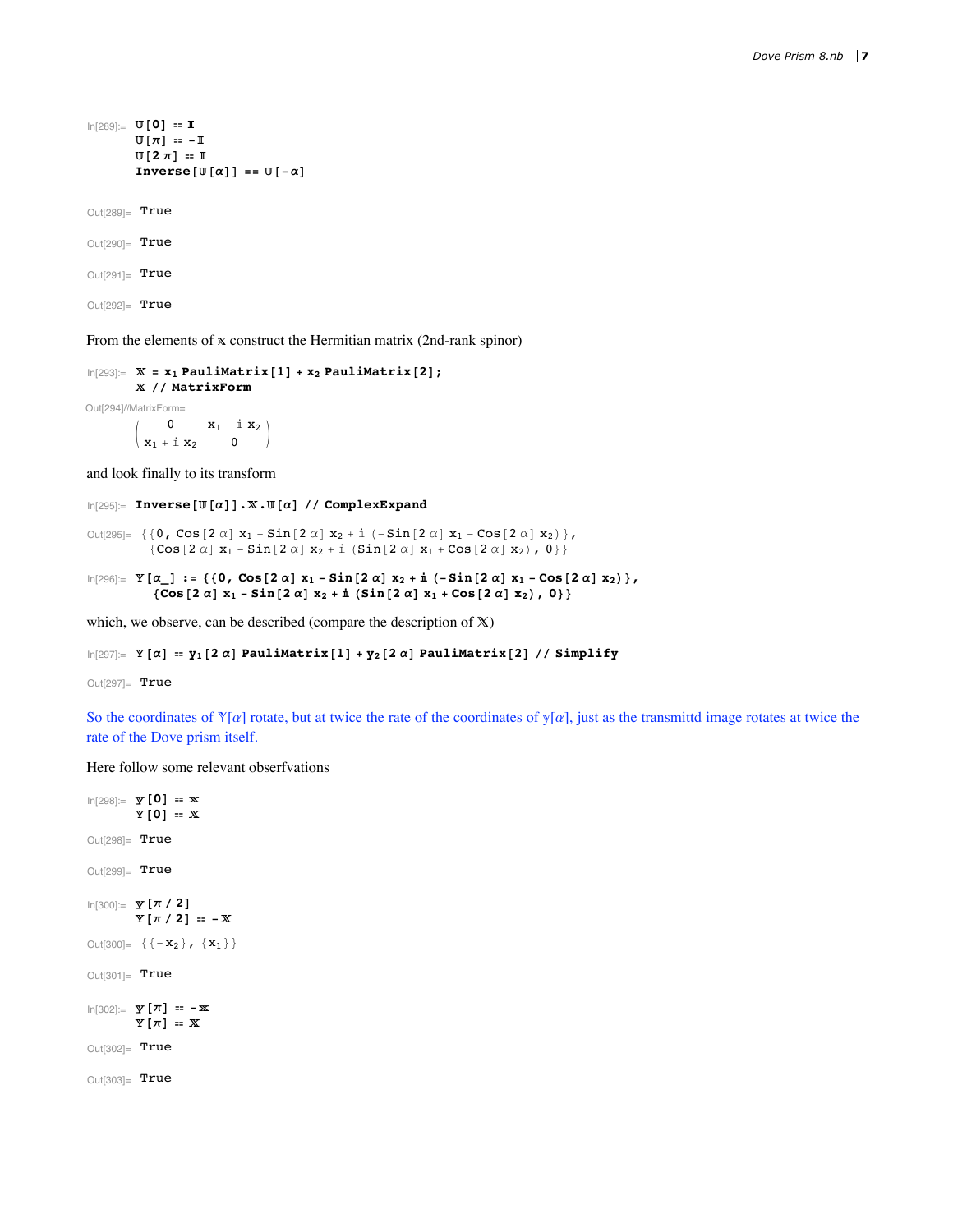```
\ln[304] := y [3 \pi / 2] = -\frac{\pi}{2} [\pi / 2]\mathbb{Y}\left[\begin{smallmatrix} 3 & \pi / & 2 \end{smallmatrix}\right] \; \mathop{=\ }\limits -\mathbb{X}Out[304]= True
Out[305] = True\ln[306] = \mathbf{y} [2 \pi] = \mathbf{x}\Psi [2 \pi] = \mathbb{X}Out[306]= True
Out[307]= True
and
In[308]:= @0D ã 
             \Pi[\pi] \equiv -\mathbb{I}\Pi [2 \pi] = I
```
Out[308]= True Out[309]= True Out[310]= True

Underlying the fact that a single rotation of  $y[\alpha]$  produces a double rotation of  $\mathbb{Y}[\alpha]$  is the fact that

 $\ln[311]:$  **W**  $[\alpha + \pi]$  =  $-\text{W}[\alpha]$  // Simplify

 $Out[311]=$  True

 $\mathbb{U}[\alpha]$  enters quadratically into the transformation

 $\text{In}[312]:=\ \mathbb{X}\longrightarrow \mathbb{Y}\left[\alpha\right]\ =\ \mathbb{U}\left[-\alpha\right]\,\text{.}\ \mathbb{X}\,\text{.}\ \mathbb{U}\left[\alpha\right]$ Out[312]=  $\left\{ \left\{ 0, e^{-2i\alpha} (x_1 - i x_2) \right\}, \left\{ e^{2i\alpha} (x_1 + i x_2), 0 \right\} \right\}$ so is invariant under  $\mathbf{w} \rightarrow -\mathbf{w}$ .

The preceding is a special cases of what is usually presented as a relation between  $O(3)$  and  $SU(2)$ : we have looked to transformations in the {x,y}-plane that result from rotations about the z-axis.

In[313]:=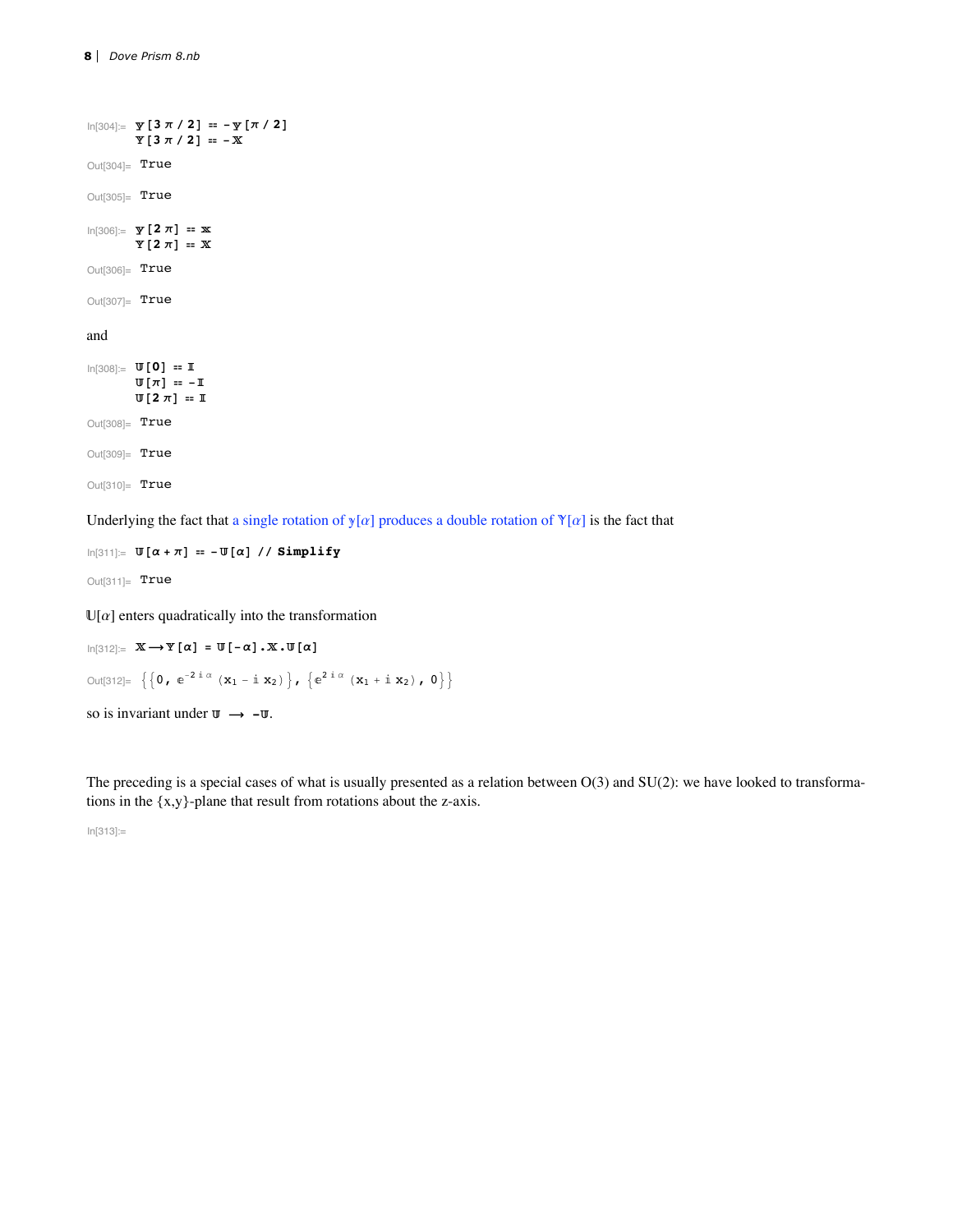## **ü The Dirac string trick**

The trick is easier to demonstrate physically than to render in a *Mathematica* notebook (unless one is prepared to enter into the algebraic theory of brades and knots). The subject is treated in Louis H. Kauffman's *Knots & Physics* (4th edition 2012) and on the web at

https://arxiv.org.pdf/1508.06028

in his essay "Knot Logic: Logical Connection and Topological Connection," which provides references to other discussions of the topic and alludes to a wide variety of related subjects. He also had a hand in the production of an elegant short film "Air on the Diract Strings" (1993), which can be found at

https://www.elv.uic.edu/hypercomplex/html/dirac.html

or by simply consulting Google. The film includes the performance of a Phillipine wine dance that incorporates the "plate trick" version of the string trick.

The string trick has nothing (at least nothing obvious) to do with the Dirac strings of monopole theory.

**NOTE:** A couple of weeks after this notebook was completed, I—on recommendation of R. Thomas Harris (Reed classmate, now a retired mathematician)—read Edward Frenkel's *Love & Math: The Heart of Hidden Reality*, an autobiographical account of his involvement with the "Langlands Program." On his pages 170-171 Frenkel provides an illustrated account of what he calls "the cup trick," which on page 276 (Notes  $4 \& 6$ ) he reports that the Phillipine dance is called "Binasuan," and cites http-://www.youtube/watch?v=N2TOOz\_eaTY. He does so because the dance illustrates a simple instance of "Langlands duality."

## **ü String trick addendum**

I have prepared a set of figures that indicate how the trick is performed. To the corners of triangular card (red on one side, blue on the other), attach red, blue and black strings as indicated in Figure 1. Consider the remote ends of the strings to be pinned.

A 360º clockwise rotation of the card produces a 360º left-handed twist in the red/blue strings. Experiment establishes that so long as the card remains red-face-up and the remote ends of the strings remain pinned there is no way to return the strings to their original no-string-crossings orientation.

A sequence of ten figures shows how after a  $720^{\circ}$  rotation the strings—with those constraints still in effect—can be restored to their original orientation.

```
In [314] := <b>Dirac</b><sub>1</sub> = <b>Graphics</b>{Polygon[{(-1.05, 4), (1.05, 4), (1.05, 4.3), (-1.05, 4.3)}]}{Polygon[{(-1.05, -5)}, {1.05, -5}, {1.05, -5.3}, {-1.05, -5.3})}
```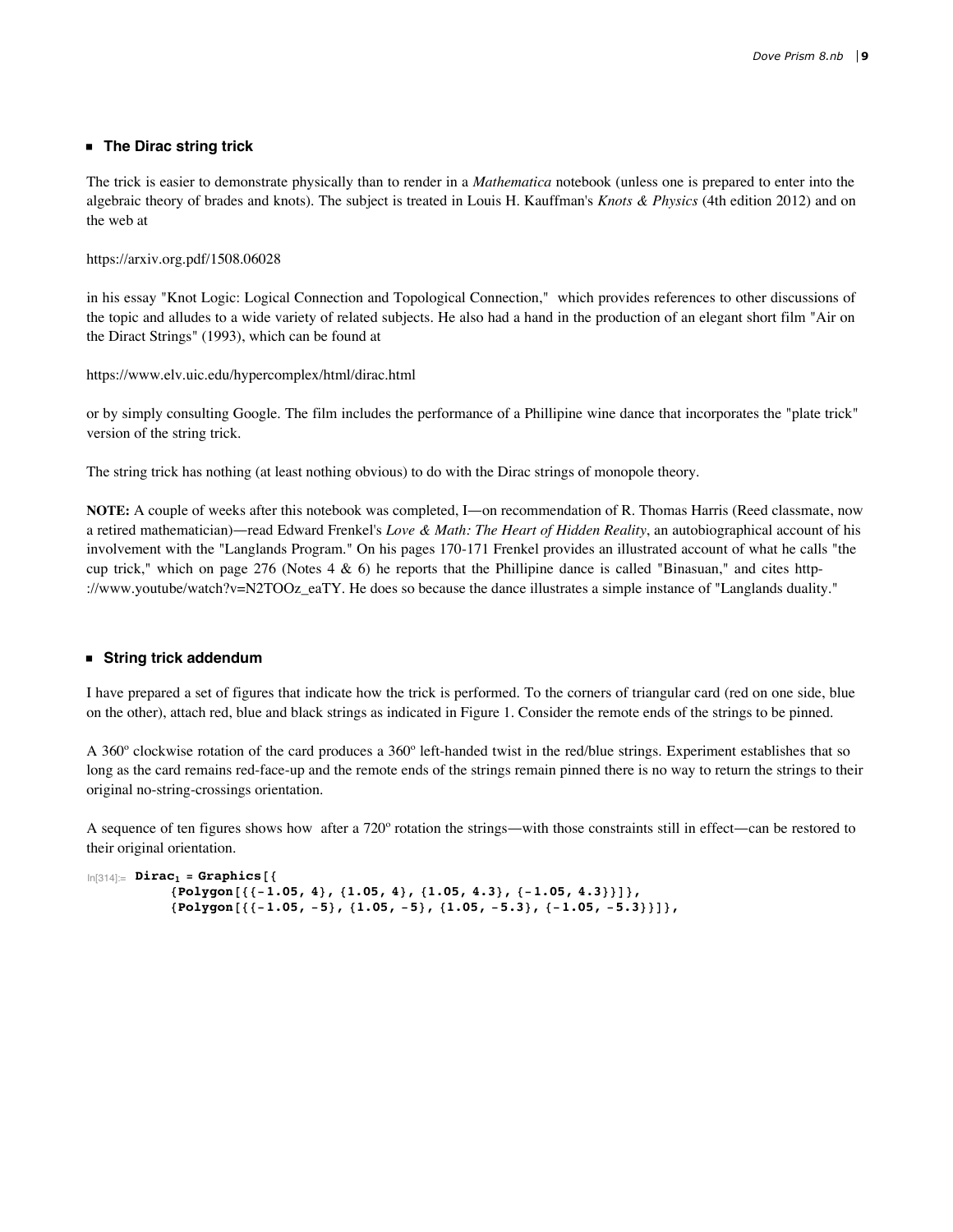```
8Thick, Black, Line@880, -Sqrt@3D<, 80, -5<<D<,
     {Red, Polygon[{(-1.05, 0)}, {0, -1.05, Sqrt[3]}, {1.05, 0}}]8Thick, Blue, Line@88-1, 4<, 8-1, 0<<D<,
     8Thick, Red, Line@881, 4<, 81, 0<<D<
   <D;
Dirac<sub>2</sub> = Graphics\{Polygon[\{(-1.05, 4), \{1.05, 4\}, \{1.05, 4.3\}, \{-1.05, 4.3\}]\},{Polygon[{(-1.05, -5)}, {1.05, -5}, {1.05, -5.3}, {-1.05, -5.3}}]8Thick, Black, Line@880, -Sqrt@3D<, 80, -5<<D<,
     {Blue, Polygon[{(-1.05, 0]}, {0, -1.05, Sqrt[3]}, {1.05, 0}}],
     8Thick, Black, Line@880, -Sqrt@3D<, 80, -4<<D<,
     8Thick, Red, Line@881, 4<, 8-1, 0<<D<,
     8White, Disk@80, 2<, 0.15D<,
     8Thick, Blue, Line@88-1, 4<, 81, 0<<D<
   <D;
Dirac<sub>3</sub> = Graphics{Polygon[{(-1.05, 4), (1.05, 4), (1.05, 4.3), (-1.05, 4.3)}]}{Polygon[{(-1.05, -5)}, {1.05, -5}, {1.05, -5.3}, {-1.05, -5.3})}]8Thick, Black, Line@880, -Sqrt@3D<, 80, -5<<D<,
     {Red, Polygon[ {-1.05, 0}, {0, -1.05, sqrt[3]}, {1.05, 0}}] }8Thick, Black, Line@880, -Sqrt@3D<, 80, -4<<D<,
     8Thick, Red, Line@881, 4<, 8-1, 2<<D<,
     8White, Disk@80, 3<, 0.15D<,
     8Thick, Blue, Line@88-1, 4<, 81, 2<<D<,
     8Thick, Blue, Line@881, 2<, 8-1, 0<<D<,
     8White, Disk@80, 1<, 0.15D<,
     { \{ \text{Thick, Red, Line}[\{ \{-1, 2\}, \{1, 0\} \} ] \} }} ] ;
Dirac<sub>4</sub> = Graphics [{
     \{Polygon[\{-1.05, 4\}, \{1.05, 4\}, \{1.05, 4.3\}, \{-1.05, 4.3\}]\},\{Polygon[\{-1.05, -5\}, \{1.05, -5\}, \{1.05, -5.3\}, \{-1.05, -5.3\}]\},8Thick, Black, Line@880, -Sqrt@3D<, 80, -5<<D<,
     {Blue, Polygon[{-1.05, 0}, {0, -1.05, Sqrt[3]}, {1.05, 0}}]8Thick, Black, Line@880, -Sqrt@3D<, 80, -4<<D<,
     8Thick, Red, Line@881, 4<, 8-1, 8 ê 3<<D<,
     8White, Disk@80, 20 ê 6<, 0.15D<,
     8Thick, Blue, Line@88-1, 4<, 81, 8 ê 3<<D<,
     8Thick, Blue, Line@881, 8 ê 3<, 8-1, 4 ê 3<<D<,
     8White, Disk@80, 2<, 0.15D<,
     8Thick, Red, Line@88-1, 8 ê 3<, 81, 4 ê 3<<D<,
     8Thick, Red, Line@881, 4 ê 3<, 8-1, 0<<D<,
     8White, Disk@80, 4 ê 6<, 0.15D<,
    8Thick, Blue, Line@88-1, 4 ê 3<, 81, 0<<D<
   \frac{1}{2}Dirac<sub>5</sub> = Graphics\{Polygon[\{-1.05, 4\}, \{1.05, 4\}, \{1.05, 4.3\}, \{-1.05, 4.3\}]\},{Polygon[{(-1.05, -5)}, {1.05, -5}, {1.05, -5.3}, {-1.05, -5.3})}]8Thick, Black, Line@880, -Sqrt@3D<, 80, -5<<D<,
     8Red, Polygon@88-1.05, 0<, 80, -1.05 Sqrt@3D<, 81.05, 0<<D<,
     8Thick, Black, Line@880, -Sqrt@3D<, 80, -4<<D<,
```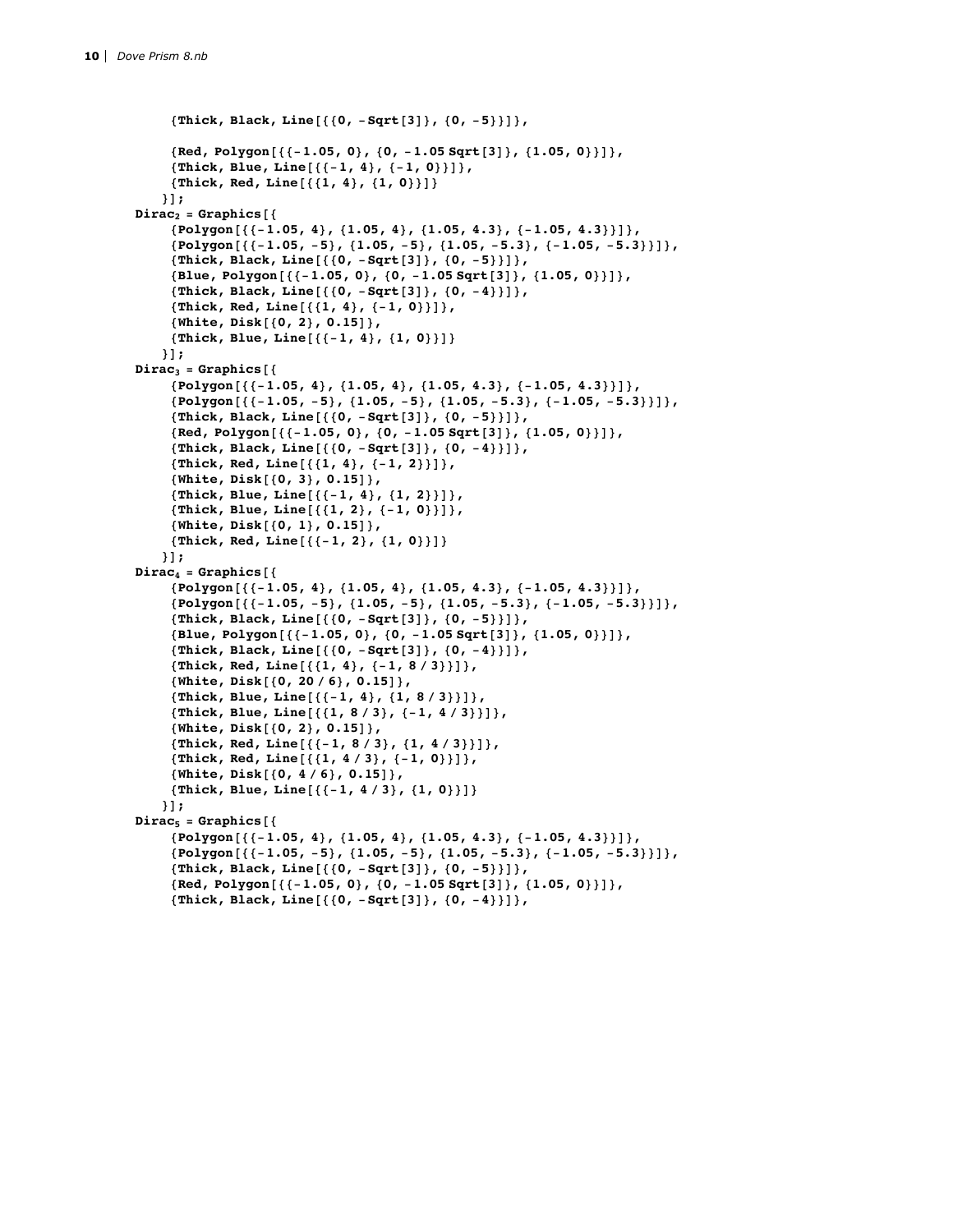```
8Thick, Red, Line@881, 4<, 8-1, 3<<D<,
     8White, Disk@80, 3.5<, 0.15D<,
     {Thick, Blue, Line[{(-1, 4), (1, 3)}]}8Thick, Blue, Line@881, 3<, 8-1, 2<<D<,
     8White, Disk@80, 2.5<, 0.15D<,
     8Thick, Red, Line@88-1, 3<, 81, 2<<D<,
     8Thick, Red, Line@881, 2<, 8-1, 1<<D<,
     8White, Disk@80, 1.5<, 0.15D<,
     8Thick, Blue, Line@88-1, 2<, 81, 1<<D<,
     8Thick, Blue, Line@881, 1<, 8-1, 0<<D<,
     8White, Disk@80, 0.5<, 0.15D<,
    { \{ \text{Thick, Red, Line}[\{ \{-1, 1\}, \{1, 0\} \} ] \} }}];
Dirac<sub>6</sub> = Graphics\{Polygon[\{-1.05, 4\}, \{1.05, 4\}, \{1.05, 4.3\}, \{-1.05, 4.3\}]\},{Polygon[{(-1.05, -5)}, {1.05, -5}, {1.05, -5.3}, {-1.05, -5.3}}],
     8Thick, Black, Line@880, -Sqrt@3D<, 80, -5<<D<,
     8Red, Polygon@88-1.05, 0<, 80, -1.05 Sqrt@3D<, 81.05, 0<<D<,
     8Thick, Black, Line@880, -Sqrt@3D<, 80, -4<<D<,
     8White, Disk@80, -3.5<, 0.1D<,
     {Thick, Red, Line[{\{(1, 4), (-1.5, 3), (-1.5, -3.5), (1.5, -3.5), (1.5, 2)\}\}
     8White, Disk@8-.1, 3.5<, 0.15D<,
     8Thick, Blue, Line@88-1, 4<, 81, 3<<D<,
     8Thick, Blue, Line@881, 3<, 8-1, 2<<D<,
     8Thick, Red, Line@88-1, 1<, 81.5, 2<<D<,
     8White, Disk@80.1, 1.5<, 0.15D<,
     8Thick, Blue, Line@88-1, 2<, 81, 1<<D<,
     { \{ \text{Thick, Blue, Line}[\{\{1, 1\}, \{-1, 0\}\}]\},8White, Disk@80, 0.5<, 0.15D<,
     8Thick, Red, Line@88-1, 1<, 81, 0<<D<
   <D;
Dirac<sub>7</sub> = Graphics{Polygon}[{-1.05, 4}, {1.05, 4}, {1.05, 4.3}, {-1.05, 4.3}}]},
     {Polygon[{(-1.05, -5)}, {1.05, -5}, {1.05, -5.3}, {-1.05, -5.3}}]8Thick, Black, Line@880, -Sqrt@3D<, 80, -5<<D<,
     {Red, Polygon[{-1.05, 0}, {0, -1.05, Sqrt[3]}, {1.05, 0}}],8Thick, Black, Line@880, -Sqrt@3D<, 80, -4<<D<,
     8White, Disk@80, -3.5<, 0.1D<,
     8White, Disk@80, -3<, 0.1D<,
     {Thick, Red, Line[{\{(1, 4), (-1.5, 3), (-1.5, -3.5), (1.5, -3.5), (1.5, 2)\}\}
     8White, Disk@8-.1, 3.5<, 0.15D<,
     {Thick, Blue, Line[{\{-1, 4\}, \{1, 3\}, \{-1.25, 2\}, \{-1.25, -3\}, \{1.25, -3\}, \{1.25, 1\}\}\,
     8Thick, Red, Line@88-1, 1<, 81.5, 2<<D<,
     8Thick, Blue, Line@881.25, 1<, 8-1, 0<<D<,
     8White, Disk@80.05, 0.5<, 0.15D<,
     { \{ \text{Thick, Red, Line}[\{ \{-1, 1\}, \{1, 0\} \} ] \} }<D;
Dirac<sub>8</sub> = Graphics{Polygon[{(-1.05, 4), (1.05, 4), (1.05, 4.3), (-1.05, 4.3)}]}{Polygon[{(-1.05, -5)}, {1.05, -5}, {1.05, -5.3}, {-1.05, -5.3}}]8Thick, Black, Line@880, -Sqrt@3D<, 80, -5<<D<,
```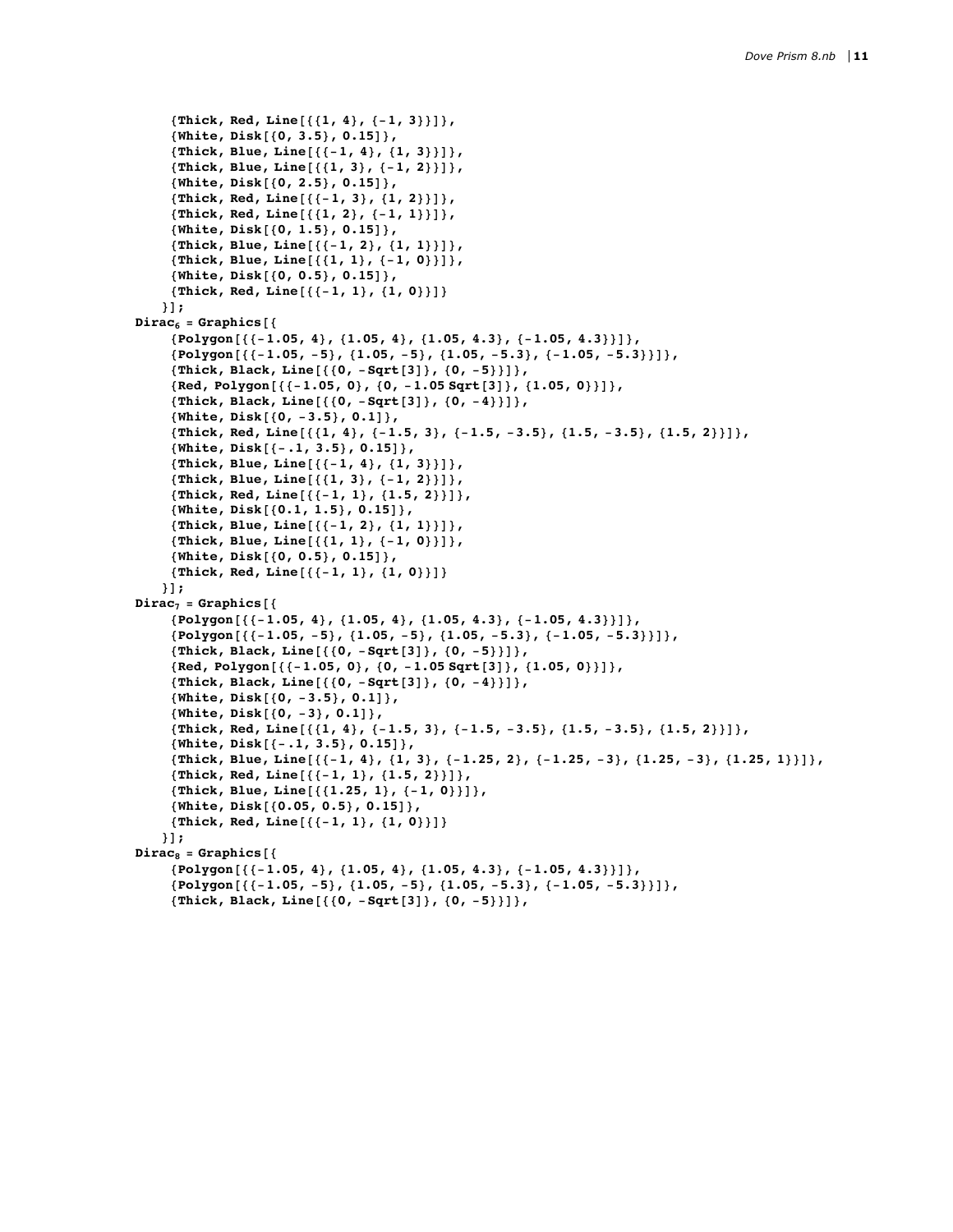```
8Red, Polygon@88-1.05, 0<, 80, -1.05 Sqrt@3D<, 81.05, 0<<D<,
     8Thick, Black, Line@880, -Sqrt@3D<, 80, -4<<D<,
     8White, Disk@80, -3.5<, 0.1D<,
     8White, Disk@80, -3<, 0.1D<,
     {Thick, Red, Line [\{1, 4\}, \{-1.5, 3\}, \{-1.5, -3.5\}, \{1.5, -3.5\}, \{1.5, 2\}]\},8White, Disk@8-.1, 3.5<, 0.15D<,
     {Thick, Blue, Line[\{(-1, 4), (1, 3), (-1.25, 2), (-1.25, -3), (1, -3)\}\},
     8Thick, Red, Line@88-1, 1<, 81.5, 2<<D<,
     8White, Disk@80.05, 0.5<, 0.15D<,
     8Thick, Red, Line@88-1, 1<, 81, 0<<D<,
     {Thick, Blue, Line[\{(1, -3), (1, -2.5), (-1, -2.5), (-1, 0)\}\},
     8White, Disk@80, -2.5<, 0.15D<,
     8Thick, Black, Line@880, -Sqrt@3D<, 80, -2.7<<D<
    31;Dirac<sub>9</sub> = Graphics{Polygon[{(-1.05, 4), (1.05, 4), (1.05, 4.3), (-1.05, 4.3)}]}{Polygon[{(-1.05, -5)}, {1.05, -5}, {1.05, -5.3}, {-1.05, -5.3})}{Red, Polygon[{-1.05, 0}, {0, -1.05, sqrt[3]}, {1.05, 0}}],{Thick, Red, Line[{\{1, 4\}, {-1.5, 3}, {-1.5, -3.5}, {1.5, -3.5}, {1.5, 1.9}}]},
     8White, Disk@8-.1, 3.5<, 0.15D<,
     {Thick, Blue, Line[{\{-1, 4\}, \{1, 3\}, \{-1.25, 2\}, \{-1.25, -3\}, \{1, -3\}]},
     8Thick, Red, Line@88-1, 1<, 81.5, 1.9<<D<,
     8White, Disk@80.05, 0.5<, 0.15D<,
     8Thick, Red, Line@88-1, 1<, 81, 0<<D<,
     {Thick, Blue, Line[{\{1, -3\}, {1, -2.5}, {-1, -2.5}, {-1, 0}}]},
     8White, Disk@80, -2.5<, 0.15D<,
     8Thick, Black, Line@880, -Sqrt@3D<, 80, -2.7<,
         \{-1.125, -2.7\}, \{-1.125, 1.9\}, \{1.75, 2\}, \{1.75, -4\}, \{0, -4\}, \{0, -5\}\}\} ] ;
Dirac_{10} = Graphics [{
     {Polygon[{(-1.05, 4), (1.05, 4), (1.05, 4.3), (-1.05, 4.3)}]}\{Polygon[\{-1.05, -5\}, \{1.05, -5\}, \{1.05, -5.3\}, \{-1.05, -5.3\}]\},8Thick, Black, Line@880, -Sqrt@3D<, 80, -5<<D<,
     {Red, Polygon[{(-1.05, 0)}, [0, -1.05, Sqrt[3]}, {1.05, 0)}8Thick, Black, Line@880, -Sqrt@3D<, 80, -4<<D<,
     { \{ \texttt{Thick, Blue, Line}[\{ \{-1, 4\}, \{-1, 0\} \} ] \}8Thick, Red, Line@881, 4<, 81, 0<<D<
    ];
Page▸Break
```
 $\ln[327]$ : **Show**  $[\text{Dirac}_1]$  $Show[Dirac<sub>2</sub>]$  $Show[Dirac<sub>3</sub>]$  $Show[Dirac<sub>4</sub>]$  $Show[Dirac<sub>5</sub>]$  $Show[Dirac<sub>6</sub>]$  $Show[Dirac<sub>7</sub>]$  $Show[Dirac_8]$  $Show[Dirac<sub>9</sub>]$  $Show[Dirac_{10}]$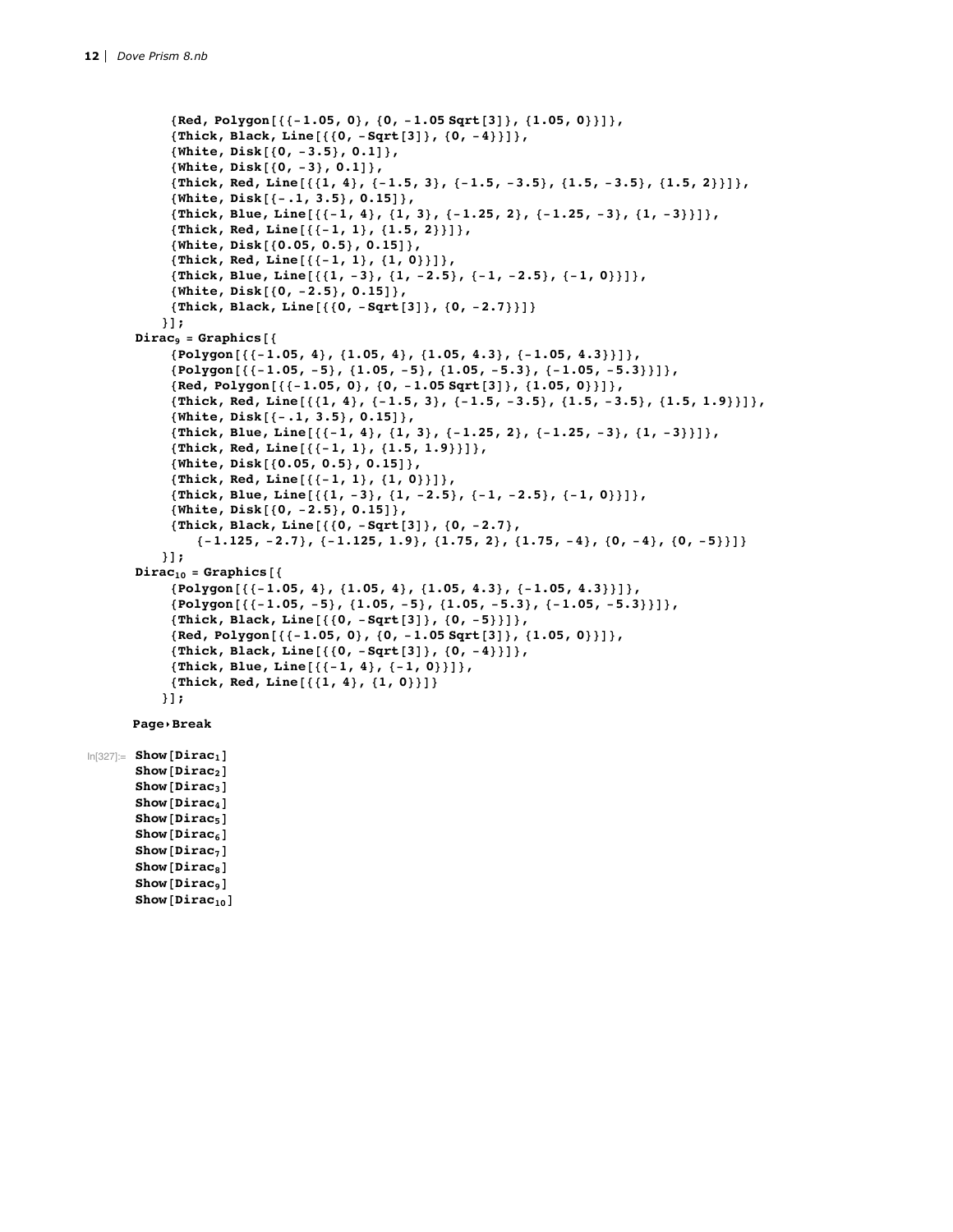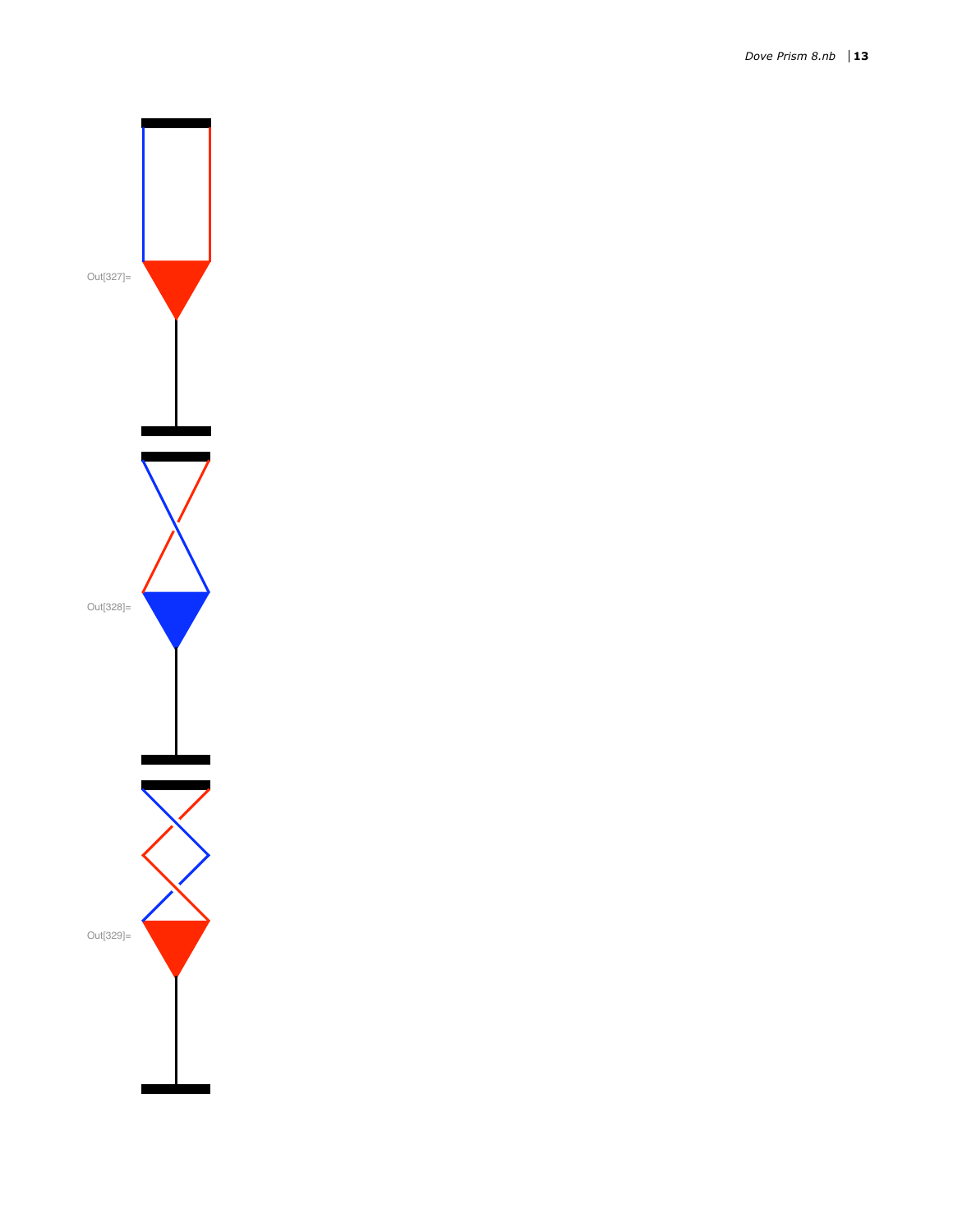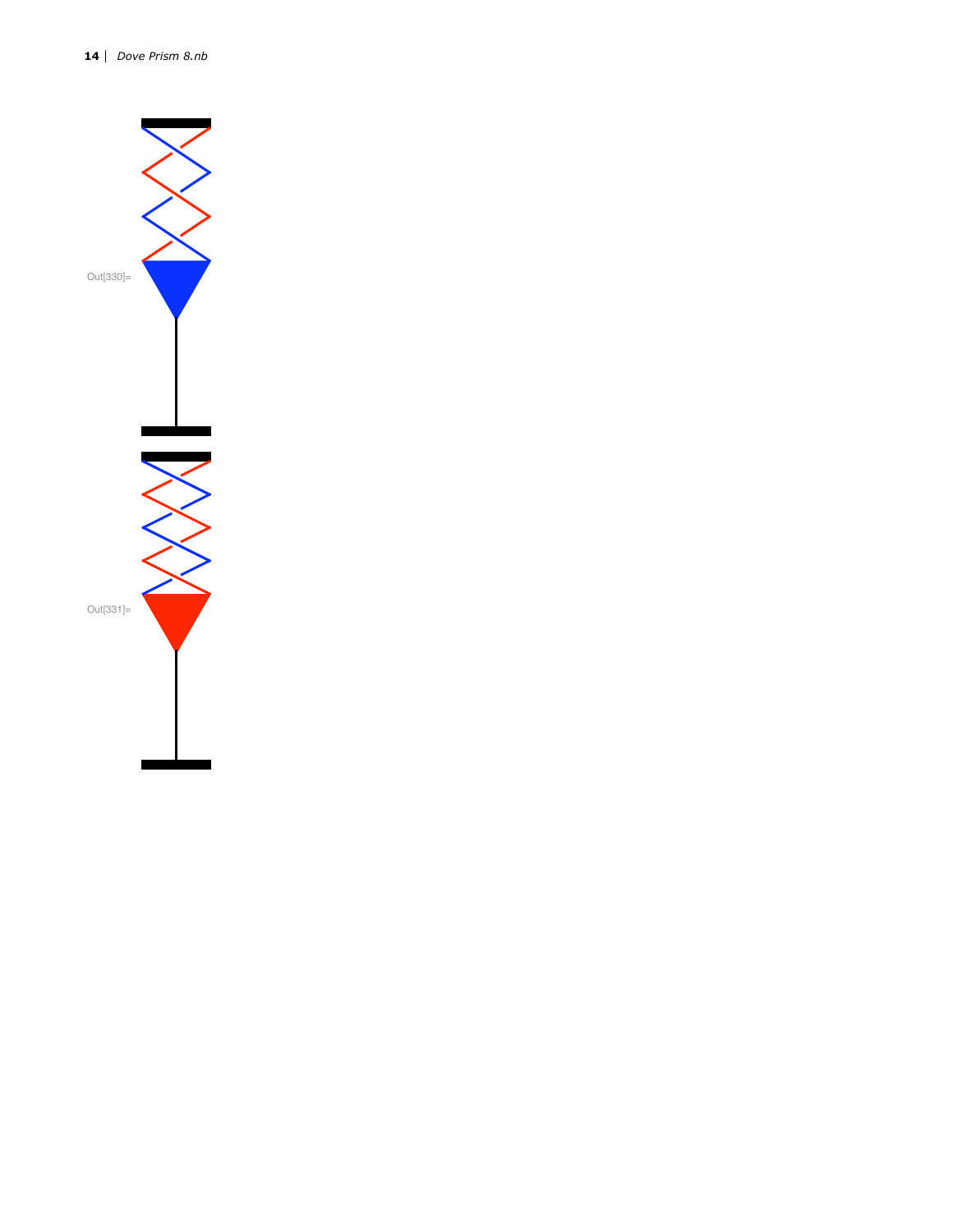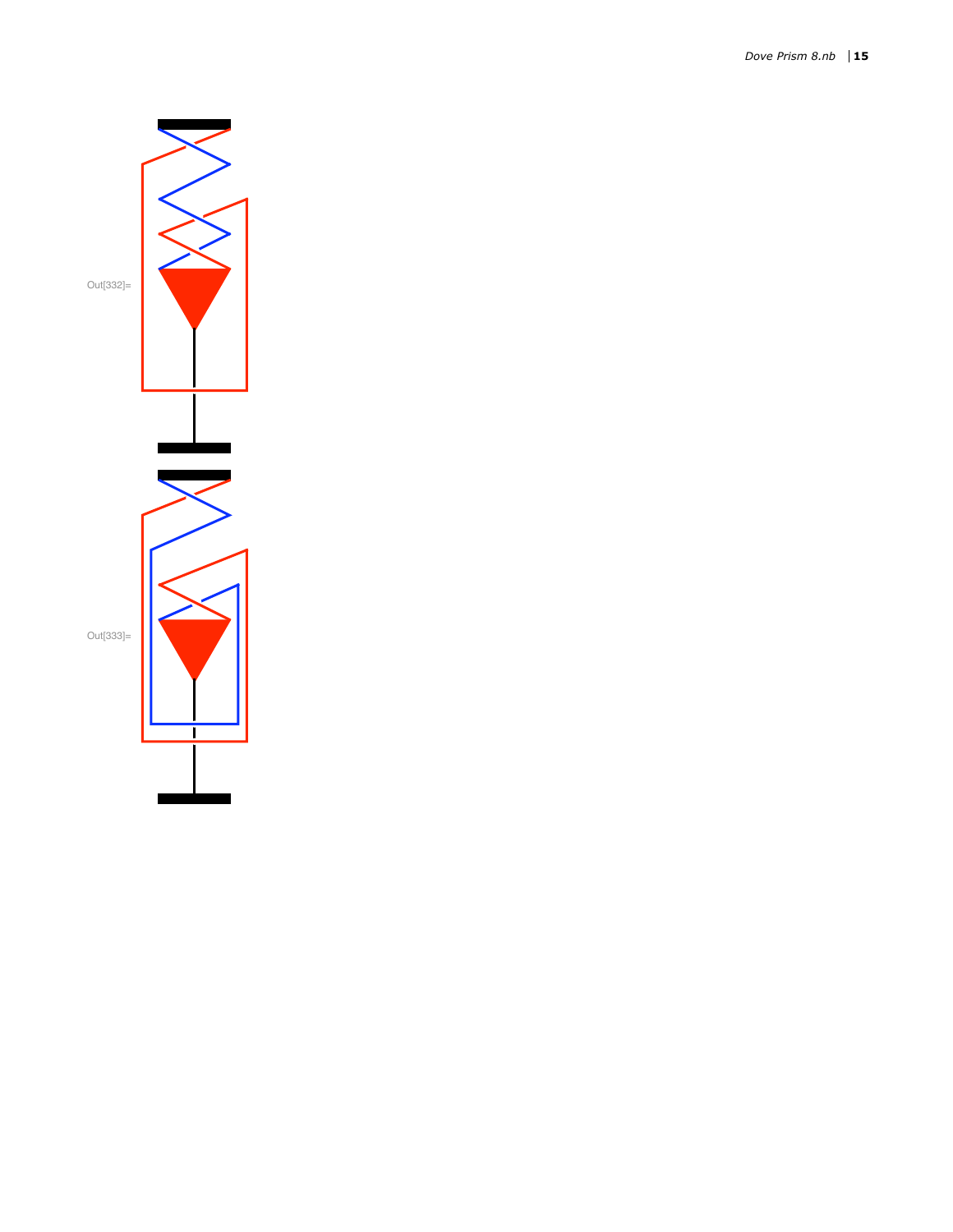